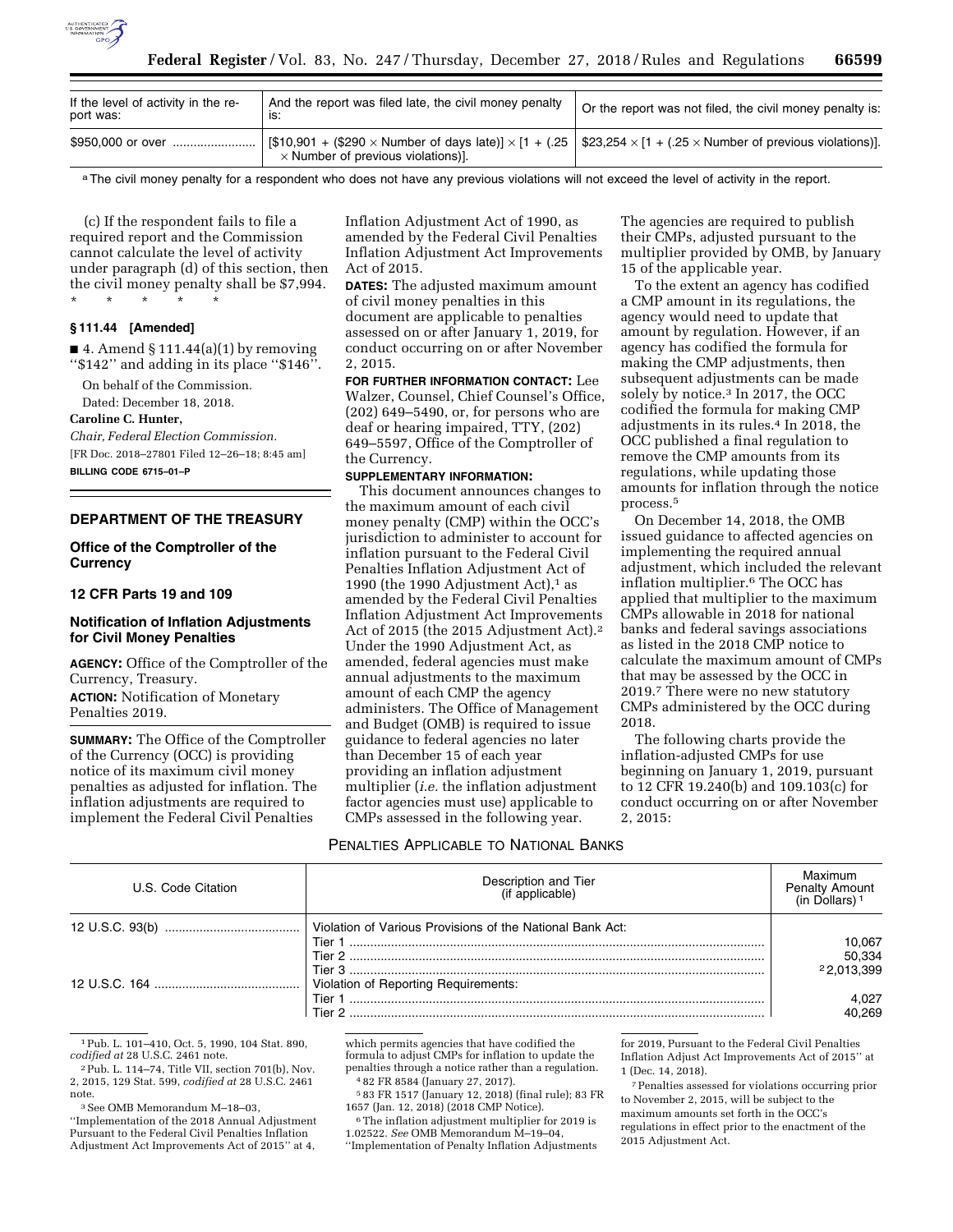# PENALTIES APPLICABLE TO NATIONAL BANKS—Continued

| U.S. Code Citation          | Description and Tier<br>(if applicable)                                                                                                                                                                  | Maximum<br><b>Penalty Amount</b><br>(in Dollars) $1$ |
|-----------------------------|----------------------------------------------------------------------------------------------------------------------------------------------------------------------------------------------------------|------------------------------------------------------|
|                             | Refusal of Affiliate to Cooperate in Examination<br>Violation of Various Provisions of the Federal Reserve Act:                                                                                          | 22,013,399<br>10,067                                 |
|                             |                                                                                                                                                                                                          | 10,067<br>50.334<br>22,013,399                       |
|                             | Violation of Change in Bank Control Act:                                                                                                                                                                 | 10,067                                               |
|                             | Tier 3 <sup>2</sup> 2,013,399.<br>Violation of Law, Unsafe or Unsound Practice, or Breach of Fiduciary Duty:                                                                                             | 50,334                                               |
|                             |                                                                                                                                                                                                          | 10,067<br>50.334<br>22,013,399                       |
| 12 U.S.C. 1820(k)(6)(A)(ii) | Violation of Post-Employment Restrictions:<br>Per violation                                                                                                                                              | 331,174                                              |
|                             | Violation of Withdrawals by Negotiable or Transferable Instrument for Transfers<br>to Third Parties:                                                                                                     |                                                      |
|                             | Per violation<br>Violation of the Bank Protection Act<br>Violation of Anti-Tying Provisions regarding Correspondent Accounts, Unsafe or                                                                  | 2,924<br>292                                         |
|                             | Unsound Practices, or Breach of Fiduciary Duty:                                                                                                                                                          | 10.067<br>50.334<br>22,013,399                       |
|                             | Violation of Various Provisions of the International Banking Act (Federal<br>Branches and Agencies):                                                                                                     | 46,013                                               |
|                             | Violation of Reporting Requirements of the International Banking Act (Federal<br>Branches and Agencies):.                                                                                                |                                                      |
|                             |                                                                                                                                                                                                          | 3.682<br>36.809<br>21,840,491                        |
|                             | Violation of International Lending Supervision Act<br>Violation of Various Provisions of the Securities Act, the Securities Exchange<br>Act, the Investment Company Act, or the Investment Advisers Act: | 2,505                                                |
|                             |                                                                                                                                                                                                          | 9,472<br>94,713                                      |
|                             |                                                                                                                                                                                                          | 94.713<br>473,566<br>189,427                         |
|                             | Violation of Appraisal Independence Requirements:                                                                                                                                                        | 947,130                                              |
|                             |                                                                                                                                                                                                          | 11,563<br>23,125                                     |
|                             |                                                                                                                                                                                                          | 2,187                                                |

<sup>1</sup> The maximum penalty amount is per day, unless otherwise indicated.<br><sup>2</sup> The maximum penalty amount for a national bank is the lesser of this amount or 1 percent of total assets.<br><sup>3</sup> These amounts also apply to CMPs in s and 15 U.S.C. 1607, 1693o, 1681s, 1691c, and 1692*l.* 

| U.S. Code Citation | <b>CMP</b> Description | Maximum<br>Penalty<br>Amount<br>(in Dollars) |
|--------------------|------------------------|----------------------------------------------|
|                    | Reports of Condition:  |                                              |
|                    |                        | 4,027                                        |
|                    |                        | 40.269                                       |
|                    |                        | 22,013,399                                   |
|                    |                        | 10.067                                       |
|                    |                        |                                              |
|                    |                        | 4.027                                        |
|                    |                        | 40,269                                       |
|                    |                        | 22.013.399                                   |
|                    |                        |                                              |
|                    |                        | 10.067                                       |
|                    |                        | 50.334                                       |

PENALTIES APPLICABLE TO FEDERAL SAVINGS ASSOCIATIONS